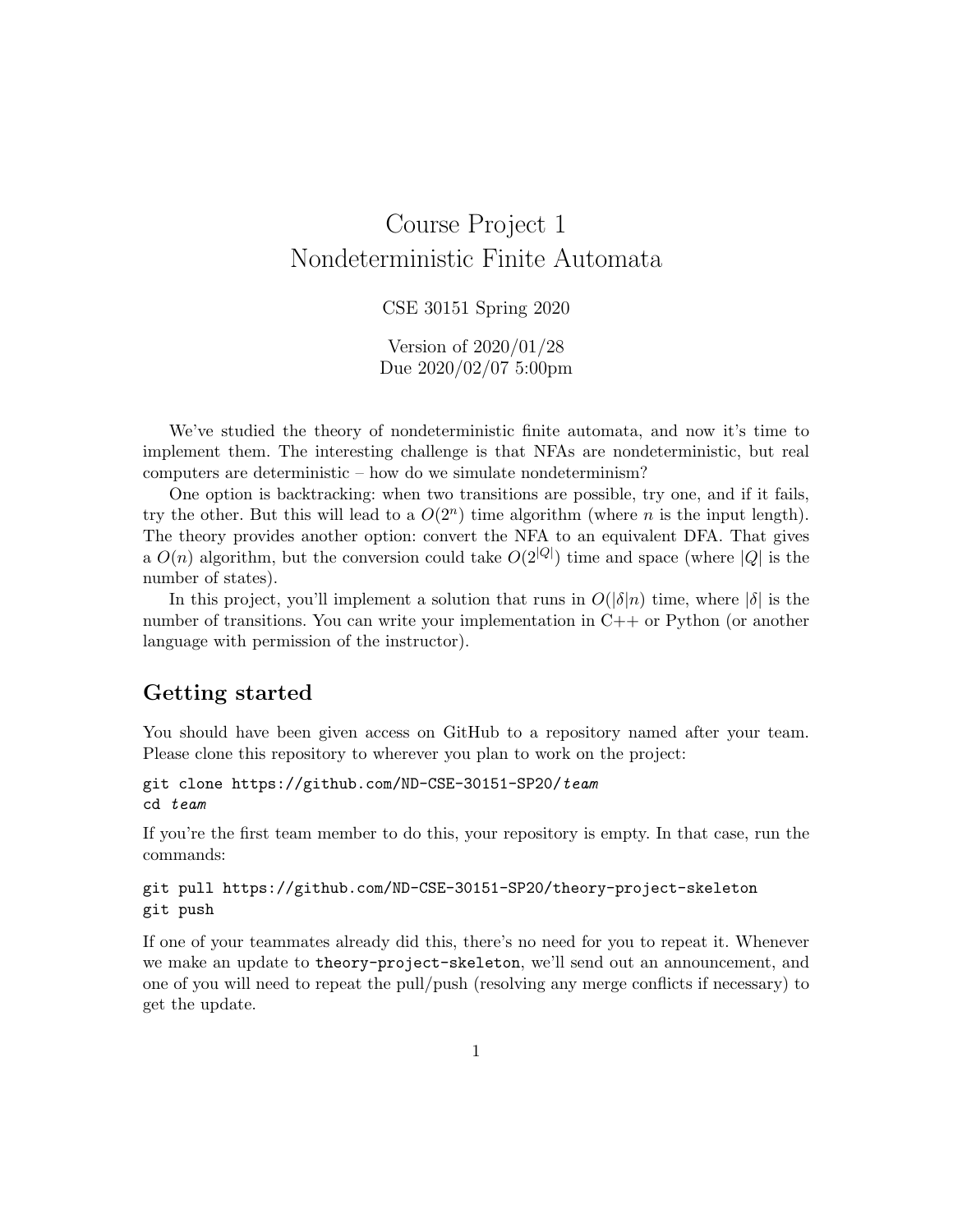Now your directory should include the following files (among others):

```
bin.{linux,darwin}/
  nfa_path
  re_to_nfa
examples/
  sipser-n1.nfa
  sipser-n2.nfa
  sipser-n3.nfa
  sipser-n4.nfa
  cycle.nfa
tests/
  test-cp1.sh
cp1/
```
- The bin.linux and bin.darwin contain binaries for Linux and Mac, respectively. They contain reference implementations for the tools you will implement and tools used by the test scripts.
- The examples directory contains examples of NFAs that you will use for testing. See below for a description of the file format.
- The tests directory contains test scripts. The script tests/test-cp1.sh tests your code for correctness and speed. Your code needs to pass all tests in order to get full credit.
- Please place the programs that you write into the cp1/ subdirectory.

#### 1 NFAs

Design a data structure for representing a NFA  $M$ , and write functions to read and write NFAs. (For all projects, the names of functions and the way that they are called are just suggestions; if you prefer a different style, that's fine.)

read\_nfa(filename)

- *filename*: Name of file containing definition of NFA M
- Returns: The NFA  $M$

write\_nfa $(M,$  filename)

- $M:$  The NFA to write
- *filename*: Name of file to write to
- Effect: Writes definition of  $M$  to file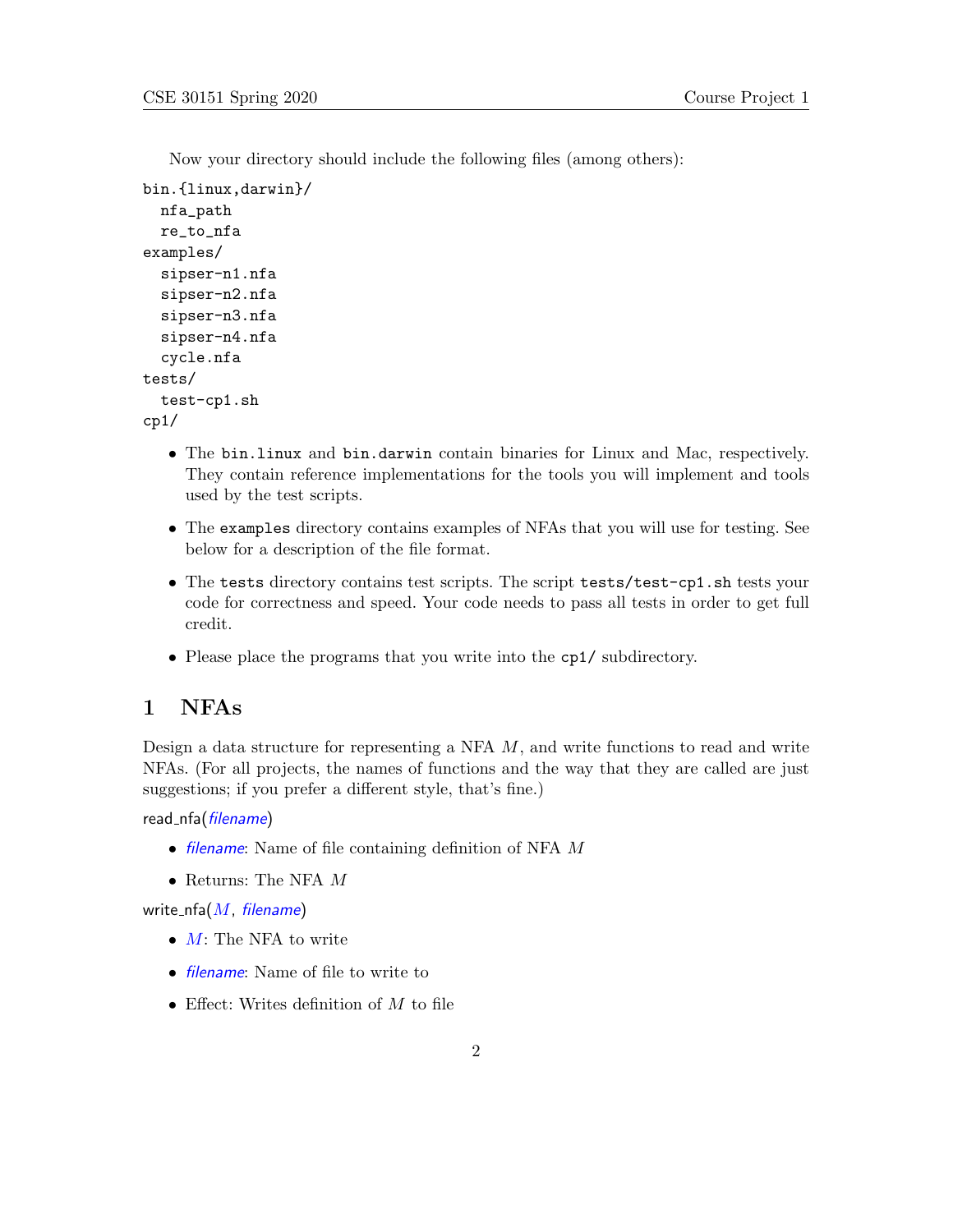NFA file format The NFA definition should have the following format. It should begin with a four-line header:

- 1. A whitespace-separated list of states, Q.
- 2. A whitespace-separated list of input symbols,  $\Sigma$ . It should be disjoint from  $Q$ . Each symbol should be exactly one character long.
- 3. The start state,  $s \in Q$ .
- 4. A whitespace-separated list of accept states,  $F \subseteq Q$ .

The rest of the lines list the transitions, one transition per line. Each line has three fields, separated by whitespace:

- 1. The state  $q \in Q$  that the transition leaves from.
- 2. The symbol  $a \in \Sigma$  that the transition reads, or & for the empty string.
- 3. The state  $r \in Q$  that the transition goes to.

For example, the following NFA  $(N_1$  in the book):



would be specified by the file (examples/sipser-n1.nfa):

q1 q2 q3 q4 0 1 q1 q4 q1 0 q1 q1 1 q1 q1 1 q2 q2 0 q3 q2 & q3 q3 1 q4 q4 0 q4 q4 1 q4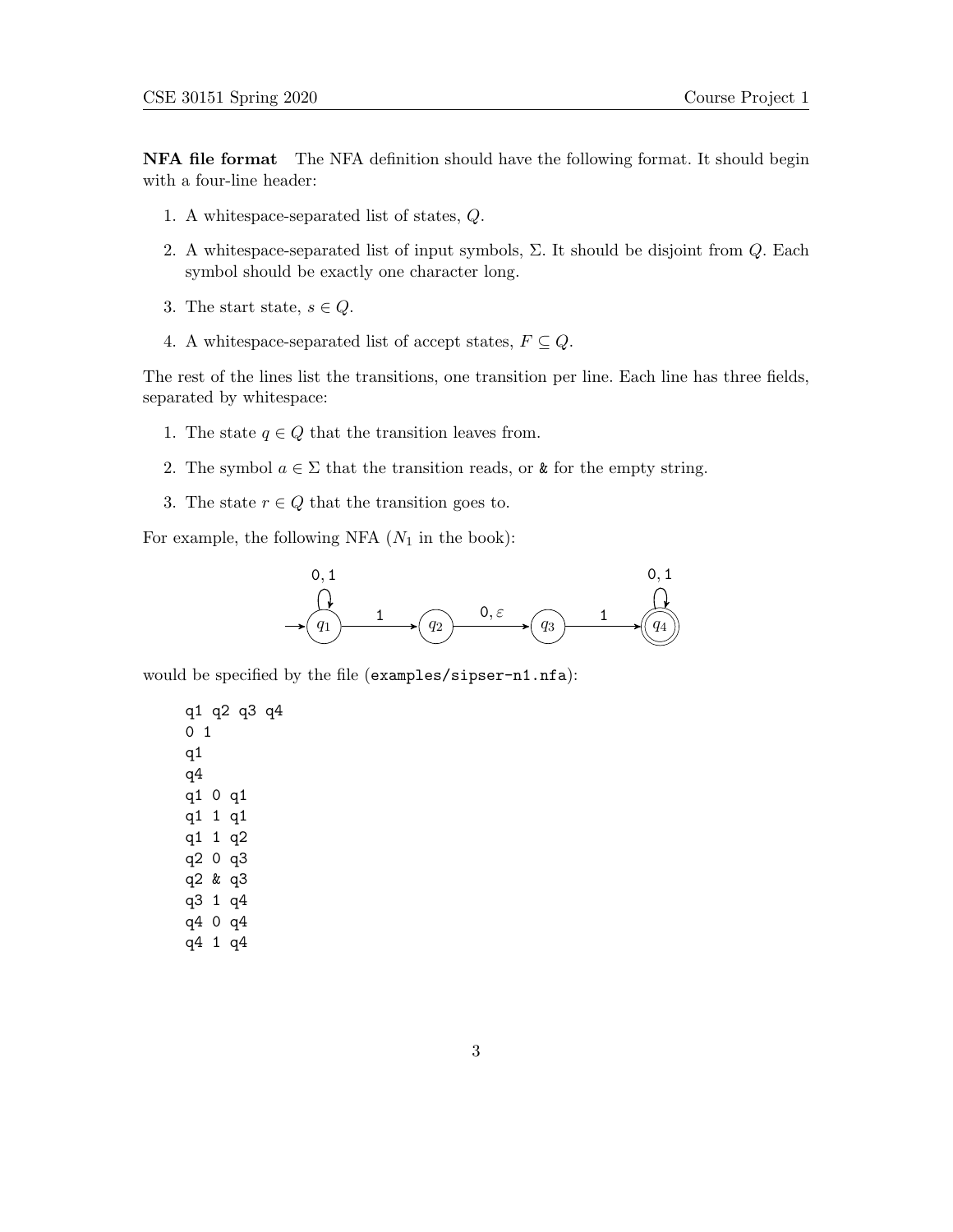#### 2 Matcher

Write a function that tests whether a NFA  $M$  accepts a string  $w$ :

match $(M, w)$ 

- $M:$  An NFA to run
- $w$ : The string to run on
- Returns: A pair  $(\text{flag}, \text{path})$ , where
	- flag: True if M accepts w; false otherwise.
	- $-$  *path*: List of the transitions on an accepting path. If there is more than one, an arbitrary path is returned.

This function is required to be **linear both in the length of**  $w$  and the number of transitions in M.

Here's how to do this. Define a *configuration* of M on input string w to be a pair  $(q, i)$ , where  $q \in Q$  and  $0 \leq i \leq |w|$ . These configurations can be thought of as nodes in a graph. For example, if the NFA is  $N_1$  above and  $w = 010110$ , then the graph of configurations would be:



This is similar to Sipser's Figure 1.29, but there are several differences here. The most important difference is that configuration  $(q_4, 5)$  appears only once with two incoming edges, instead of appearing twice. In general, each configuration appears at most once in the graph. As a result, the graph has at most  $|Q||w| + 1$  nodes and  $|\delta||w|$  edges.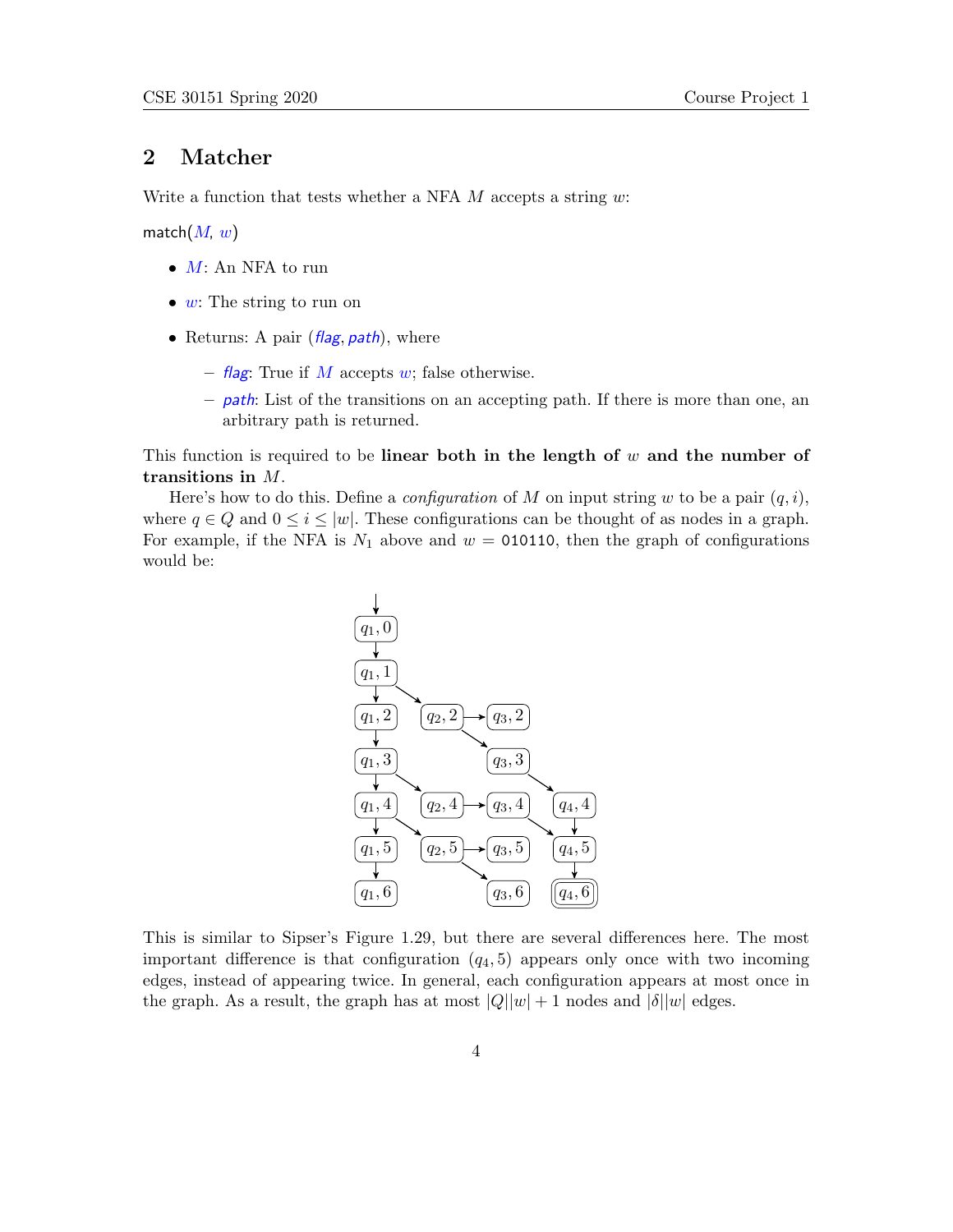Then, deciding whether  $N_1$  accepts w amounts to searching for a path from the start configuration (in this case,  $(q_1, 0)$ ) to an accept configuration (in this case,  $(q_4, 6)$ ). You can use any graph search algorithm; **breadth-first search** is probably the least hassle, but depth-first search corresponds to how the real Unix tools work. (One particular thing to watch out for is cycles of  $\varepsilon$ -transitions, as in cycle.nfa. Make sure your matcher doesn't hang when it encounters one.)

When you studied graph search algorithms, you may not have seen how to reconstruct the found path. Graph searches maintain a set that keeps track of which configurations have been visited (in your Data Structures notes, it was called marked). If you change this to a data structure that records, for each configuration, how you got to that configuration, then after the search finishes, you can use that information to reconstruct the path.

#### 3 Putting it together

Package the above into a command-line tool called **nfa** path:

nfa path nfafile string

- *nfafile*: name of file defining an NFA M
- string: string to run  $M$  on
- Output:
	- If M accepts string, prints accept followed by an accepting path
	- Otherwise, prints reject

The path should be printed with one transition per line, in the same format as the NFA file format. For example:

```
$ nfa_path examples/sipser-m1.nfa 11
accept
q1 1 q2
q2 & q3
q3 1 q4
```
Test your program by running test-cp1.sh. This script runs nfa path on several NFAs and several test strings, and it also produces a graph of the running time of nfa path on NFAs of various sizes. The sizes are chosen so that the graph should look roughly linear, like this:

 $n = 32$ n= 45 \*